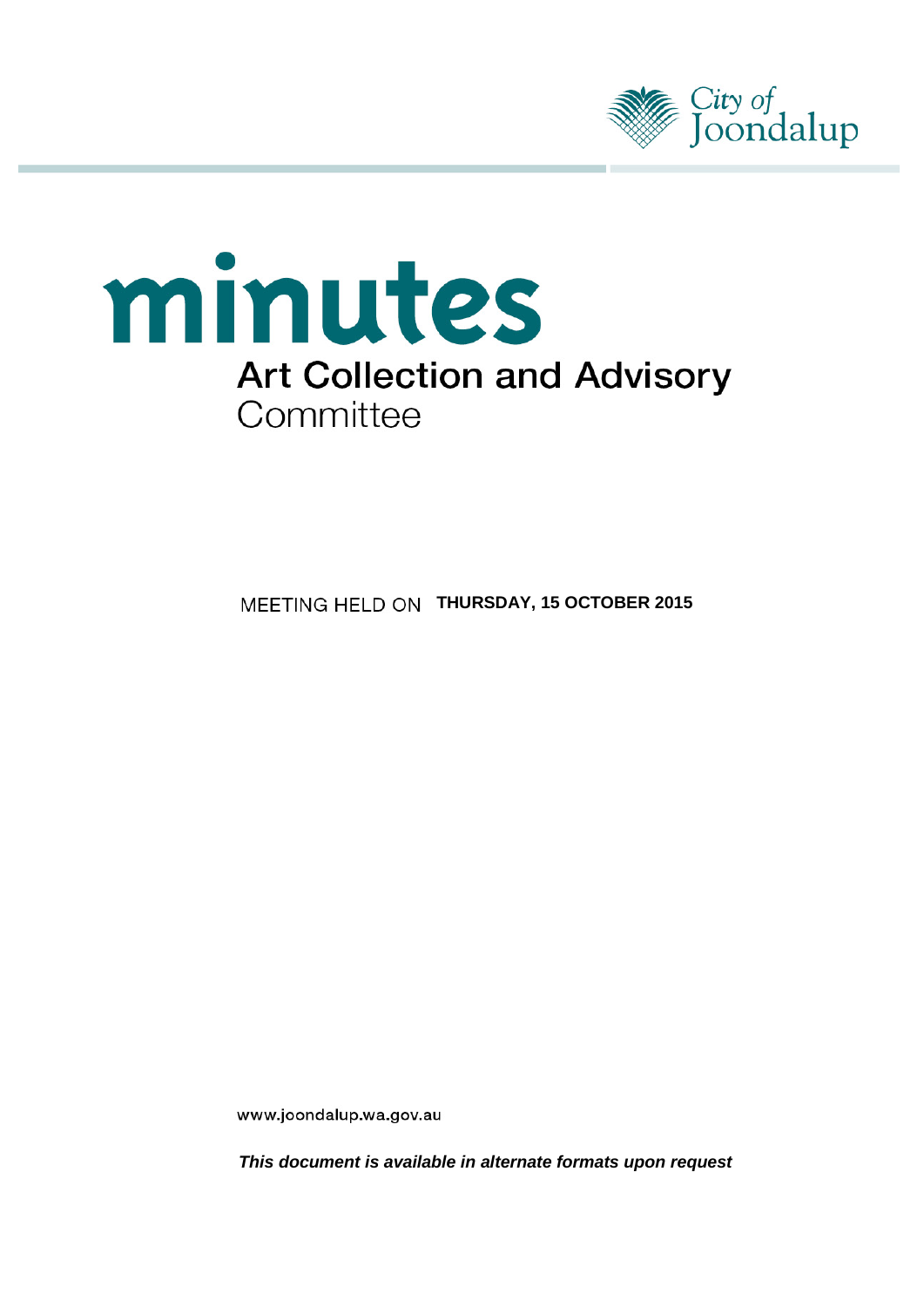# **TABLE OF CONTENTS**

| Item No. | <b>Title</b>                                                                                     | Page No. |
|----------|--------------------------------------------------------------------------------------------------|----------|
|          | <b>Declaration of Opening</b>                                                                    | 3        |
|          | <b>Declarations of Interest</b>                                                                  | 4        |
|          | <b>Public Question Time</b>                                                                      | 4        |
|          | <b>Public Statement Time</b>                                                                     | 4        |
|          | Apologies/Leave of absence                                                                       | 4        |
|          | <b>Confirmation of Minutes</b>                                                                   | 4        |
|          | Announcements by the Presiding Member without discussion                                         | 5        |
|          | Identification of matters for which the meeting may be closed to<br>the public                   | 5        |
|          | <b>Petitions and deputations</b>                                                                 | 5        |
|          | <b>Reports</b>                                                                                   | 6        |
| 1        | 2015 City of Joondalup Community Invitation Art Award - Artworks<br>for Acquisition $-$ [104680] | 6        |
|          | <b>Urgent Business</b>                                                                           | 11       |
|          | Motions of which previous notice has been given                                                  | 11       |
|          | <b>Requests for Reports for future consideration</b>                                             | 11       |
|          | <b>Closure</b>                                                                                   | 11       |
|          |                                                                                                  |          |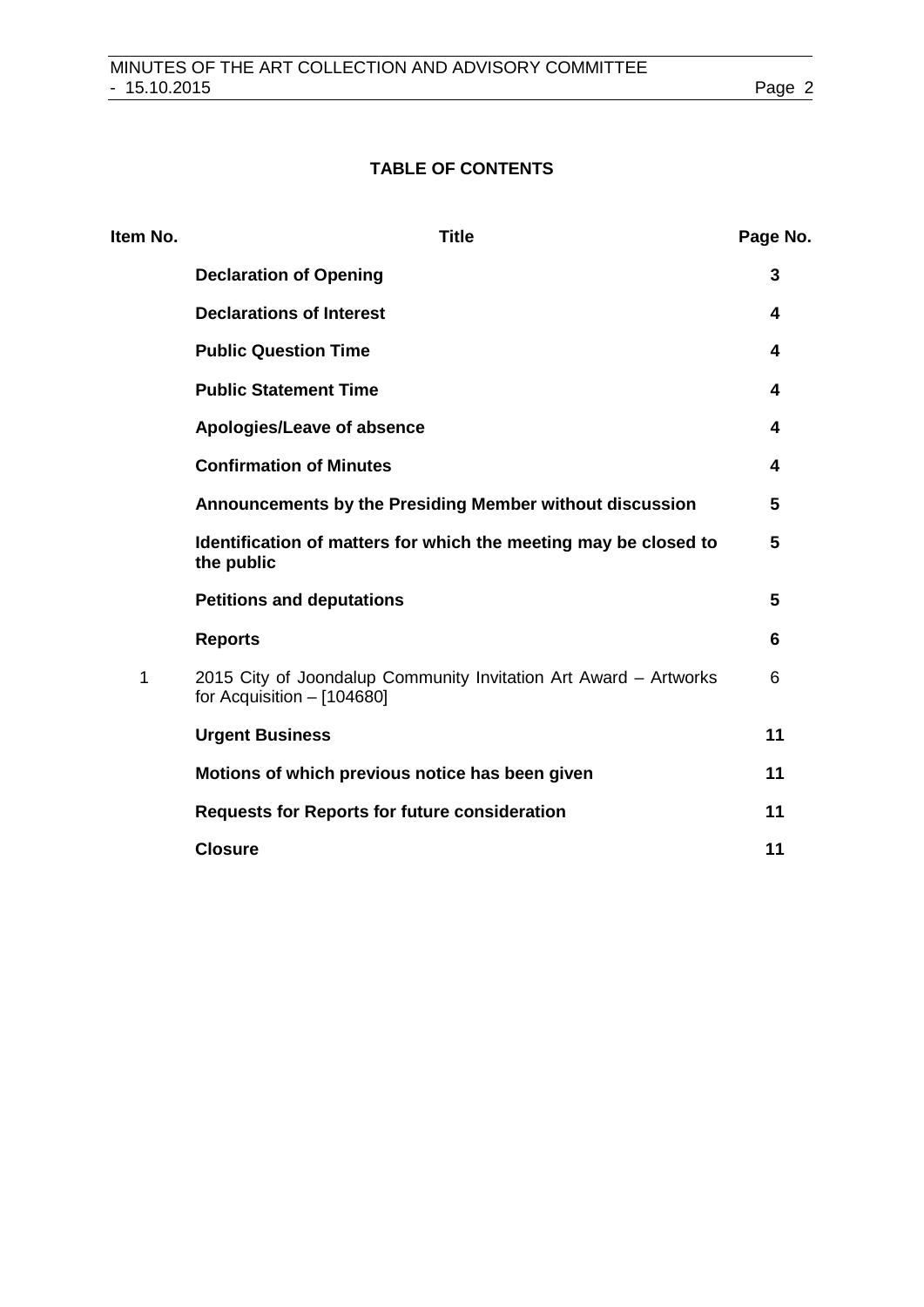# **CITY OF JOONDALUP**

## **MINUTES OF THE ART COLLECTION AND ADVISORY COMMITTEE MEETING HELD IN CONFERENCE ROOM 1, JOONDALUP CIVIC CENTRE, BOAS AVENUE, JOONDALUP ON THURSDAY 15 OCTOBER 2015.**

# **ATTENDANCE**

### **Committee Members**

| Cr Liam Gobbert           | <b>Presiding Member</b>            |                    |
|---------------------------|------------------------------------|--------------------|
| <b>Mayor Troy Pickard</b> |                                    | absent from 5.55pm |
| Cr Russ Fishwick, JP      |                                    |                    |
| Cr Kerry Hollywood        | <b>Deputy Presiding Member</b>     |                    |
| Cr Mike Norman            |                                    |                    |
| Cr Sam Thomas             |                                    |                    |
| Mr Mike Tidy              | <b>Director Corporate Services</b> |                    |

# **Officers**

| Mr Mike Smith               | <b>Manager Leisure and Cultural Services</b> |
|-----------------------------|----------------------------------------------|
| Mr Thomas De Mallet Burgess | <b>Coordinator Cultural Services</b>         |
| Ms Gemma Ben-Ary            | Curator                                      |
| Mr John Byrne               | Governance Coordinator                       |

# **Guests**

Mr Ron Cacioppe

There were no members of the public and no member of the press in attendance.

# <span id="page-2-0"></span>**DECLARATION OF OPENING**

The Presiding Member declared the meeting open at 5.47pm.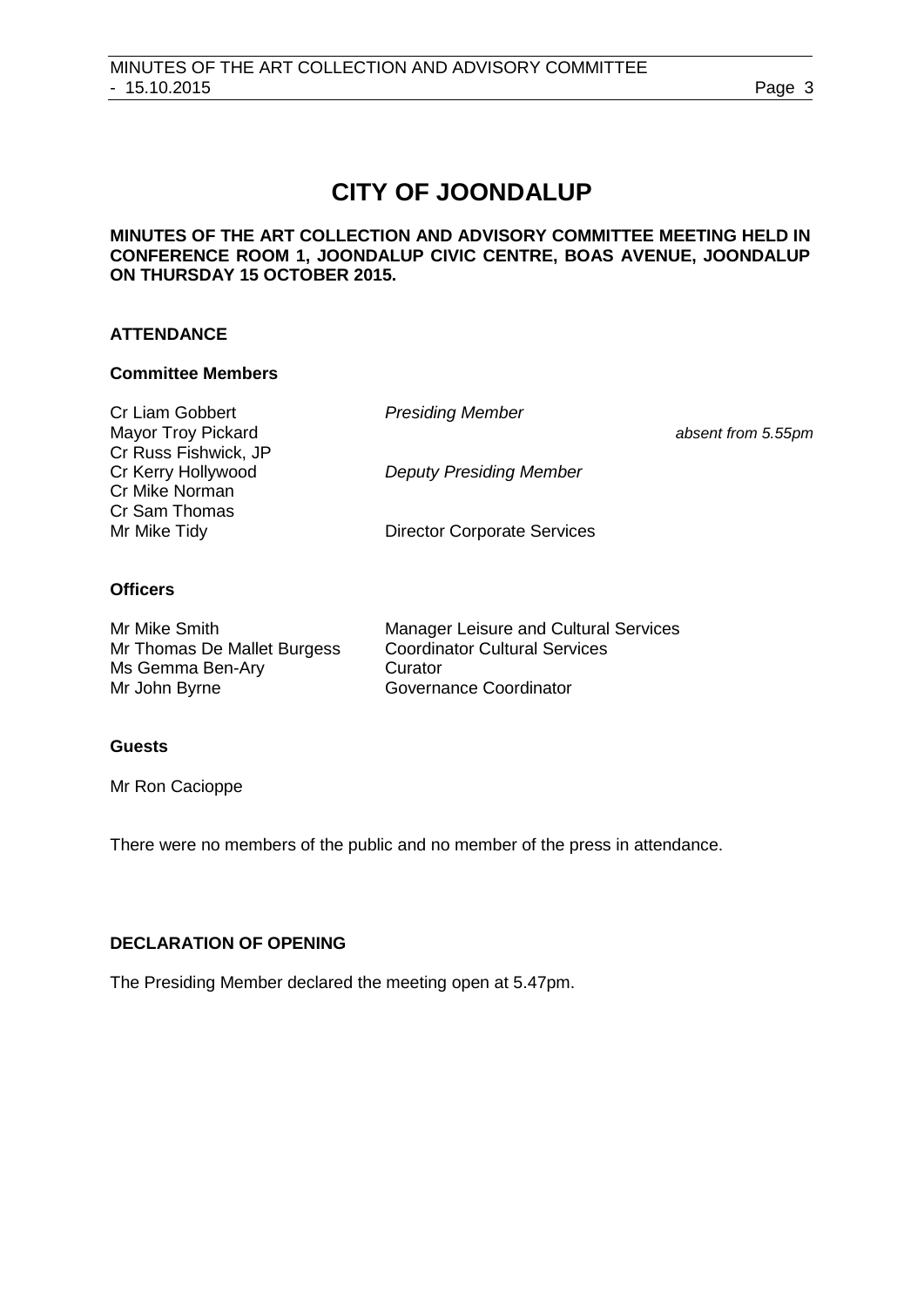### <span id="page-3-0"></span>**DECLARATIONS OF INTEREST**

Nil.

### <span id="page-3-1"></span>**PUBLIC QUESTION TIME**

Nil.

#### <span id="page-3-2"></span>**PUBLIC STATEMENT TIME**

Nil.

### <span id="page-3-3"></span>**APOLOGIES/LEAVE OF ABSENCE**

#### **Apology:**

Cr John Chester

#### **Leave of Absence Previously Approved:**

Cr Liam Gobbert 22 to 23 November 2015 inclusive. 10 to 15 December 2015 inclusive.

#### <span id="page-3-4"></span>**CONFIRMATION OF MINUTES**

# MINUTES OF THE ART COLLECTION AND ADVISORY COMMITTEE HELD 4 JUNE 2015

**MOVED Cr Fishwick, SECONDED Cr Norman that the minutes of the meeting of the Art Collection and Advisory Committee held on 4 June 2015 be confirmed as a true and correct record.**

#### **The Motion was Put and CARRIED (7/0)**

**In favour of the Motion:** Cr Gobbert, Mayor Pickard, Crs Fishwick, Hollywood, Norman and Thomas and Mr Tidy.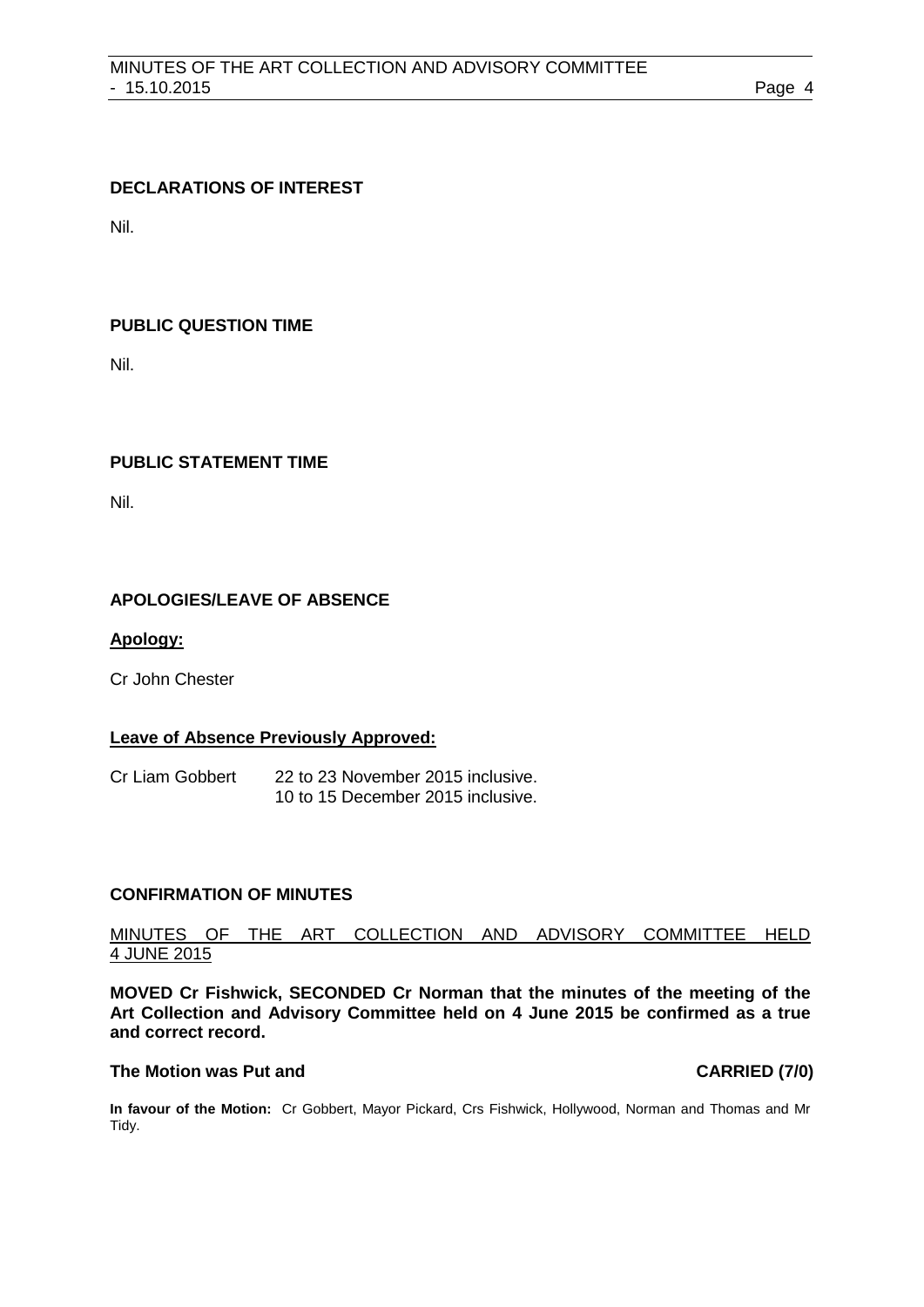# <span id="page-4-0"></span>**ANNOUNCEMENTS BY THE PRESIDING MEMBER WITHOUT DISCUSSION**

Nil.

# <span id="page-4-1"></span>**IDENTIFICATION OF MATTERS FOR WHICH THE MEETING MAY BE CLOSED TO THE PUBLIC**

Nil.

# <span id="page-4-2"></span>**PETITIONS AND DEPUTATIONS**

Nil.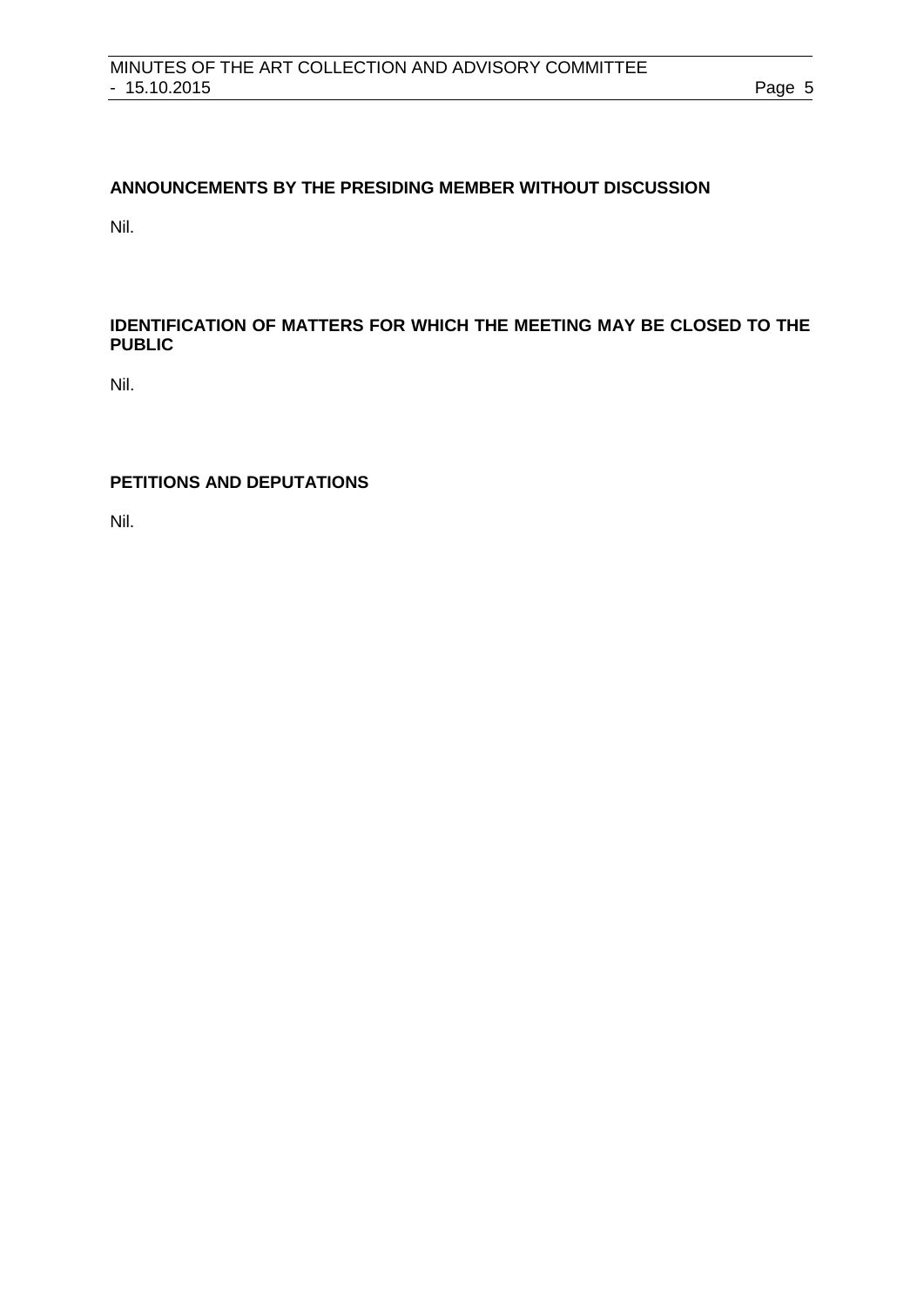#### <span id="page-5-0"></span>**REPORTS**

# <span id="page-5-1"></span>**ITEM 1 2015 CITY OF JOONDALUP COMMUNITY INVITATION ART AWARD - ARTWORKS FOR ACQUISITION**

| <b>WARD</b>                           | All                                                                                                                                                                                                 |
|---------------------------------------|-----------------------------------------------------------------------------------------------------------------------------------------------------------------------------------------------------|
| <b>RESPONSIBLE</b><br><b>DIRECTOR</b> | Mr Mike Tidy<br><b>Corporate Services</b>                                                                                                                                                           |
| <b>FILE NUMBER</b>                    | 104680, 101515                                                                                                                                                                                      |
| <b>ATTACHMENT</b>                     | Nil.                                                                                                                                                                                                |
| <b>AUTHORITY / DISCRETION</b>         | Executive - The substantial direction setting and oversight<br>role of Council, such as adopting plans and reports,<br>accepting tenders, directing operations, setting<br>and<br>amending budgets. |

#### **PURPOSE**

For the Art Collection and Advisory Committee to consider the acquisition of artworks from the Citys 2015 Community Invitation Art Award.

#### **EXECUTIVE SUMMARY**

2015 marks the third year of the Community Invitation Art Award (CIAA), which has replaced the annual Invitation Art Award (IAA). The CIAA is an acquisitive award with eligibility limited to City of Joondalup residents or a member of the Joondalup Community Art Association (JCAA); and aims to promote and support local professional visual arts.

The CIAA offers a variety of non-acquisitive awards to support the Overall Award, which is acquisitive. The event calls for initial expressions of interest from professional local artists or members of the JCAA. From the entries received, a shortlist of artists is selected by an independent panel of industry experts to receive an invitation to exhibit a new series of three artworks. Artists receive a \$500 fee to assist with the development of their works.

Prior to the official opening of the CIAA, a separate independent judging panel determines the winners of four award categories. In addition, a People's Choice is awarded by popular vote (general public). In total, the five award categories are as follows:

- The Overall Award.
- The Overall Runner up Award.
- The Award for Excellence.
- The Celebrating Joondalup Award.
- The People's Choice Award.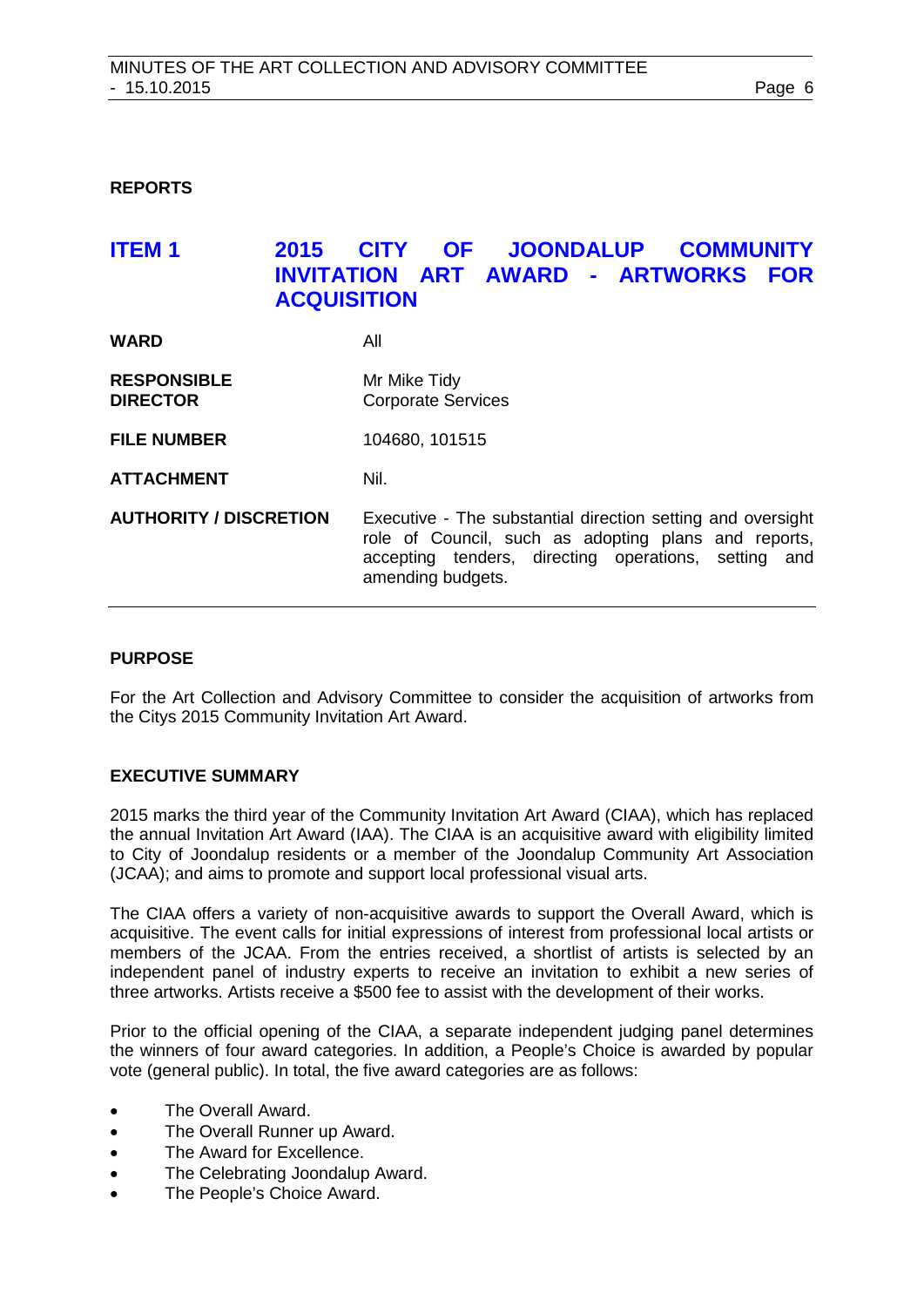A condition of the CIAA is that the winning artwork of the Overall Award is acquired by the City for its art collection.

The CIAA is officially opened in October of each year with members of the ACAC being briefed prior to the opening. Following the briefing and guided by recommendations from the City's Curator, the ACAC determines which pieces are acquired and the Chief Executive Officer exercises his delegation and purchases those pieces. Those pieces are then reserved at the time of the opening of the CIAA.

The City currently budgets an amount of \$7,000 for the Overall Award (acquisitive prize from the CIAA), and has a further \$15,000 to acquire purpose identified works in the 2015-16 financial year to include the CIAA, the Community Art Exhibition and works selected by other means (for example, galleries or private collections).

# **BACKGROUND**

The City of Joondalup's CIAA is an annual exhibition that brings together a diverse selection of Western Australian leading artists and provides members of the public with access to a high standard of artworks. 2015 is the third year of the City's CIAA. The event is held in October of each year within the 'Great Space' of Lakeside Joondalup Shopping City.

As part of the CIAA, a first prize of \$7,000 is awarded to the winner of the Overall Acquisitive Award, with the City automatically acquiring that work. In addition, there are four other prize categories. In total the prize categories are as follows:

| $\bullet$ | The Overall Award (acquisitive)                      | \$7.000 |
|-----------|------------------------------------------------------|---------|
| $\bullet$ | The Overall Runner up Award (non-acquisitive)        | \$2,000 |
| $\bullet$ | The Award for Excellence (non-acquisitive)           | \$2,000 |
| $\bullet$ | The Celebrating Joondalup Award (voluntary category) | \$2,000 |
| $\bullet$ | The People's Choice Award (all artworks eligible)    | \$2,000 |

The CIAA aims to strengthen the City's relationship with the broader arts community. The City supports Western Australian art and artists through an art acquisition program. The City adopts a multi-criteria approach to its art collection, acquisitions and awards. This approach ensures that the collection, acquisitions and awards include contemporary art and art that demonstrates local content and context.

The term 'contemporary art' is used to reference art produced at this present point in time and produced since World War II. In regard to the City's philosophy, contemporary artworks are to be conceptually resolved and reflect current practice.

# **DETAILS**

As the name suggests, the CIAA is only open to those artists that the City formally invites to exhibit. The City invited Expressions of Interest (EOI) from 9 March 2015 to 3 May 2015. A total of 99 EOIs were received, an increase from the 27 entries received for the inaugural Award in 2013 and the 61 entries received in 2014.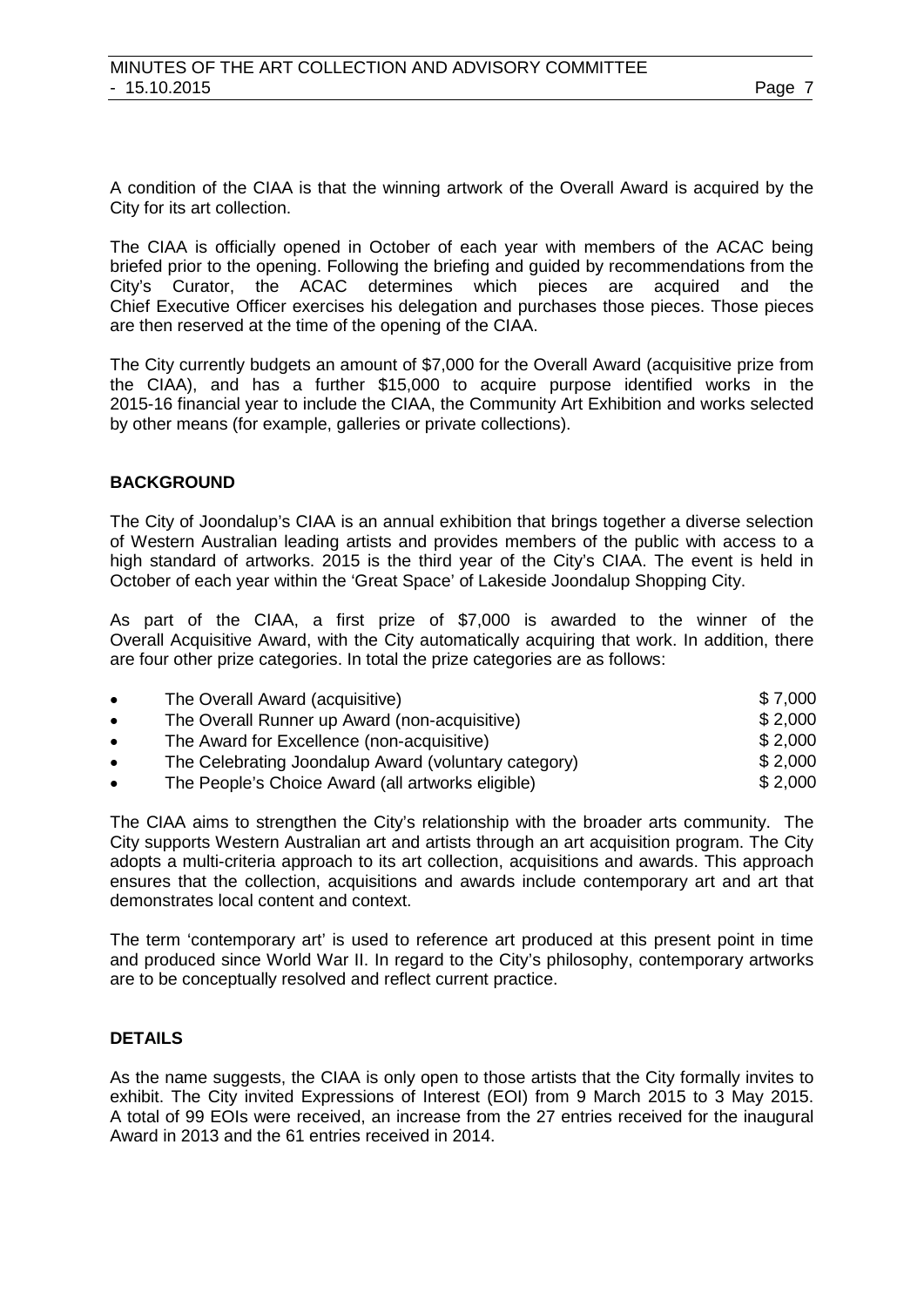Following the close of the EOI, the City appointed a selection panel comprising:

- Renae Coles Artist and communications manager, Perth Institute of Contemporary Arts.
- Shannon Lyons Artist and Lecturer from Curtin University.
- Connie Petrillo Artist and Curator of the St John of God Art Collection.

The shortlist of artists to be invited to enter totalled 15; including a collaboration of two artists:

- Amy Perejuan-Capone.
- Ben Waters.
- Clare Peak.
- Christophe Canato.
- David Attwood.
- Denise Pepper.
- Fiona Gavino.
- Jacob Ogden-Smith.
- Jacobus Capone.
- Jurek Wybreneik.
- Lee Harrop.
- Mike Gray.
- Nathan Beard.
- Tim Burns.
- Trevor Bly and Patrick Doherty (artist collaboration).

The official opening of the 2015 CIAA is scheduled for Friday 16 October 2015, where the winners of each award will be presented. The winners are selected by a City appointed judging panel comprising the following industry related professionals and a member of the Art Collection and Advisory Committee:

- Cr Liam Gobbert.
- Brandon Ballengee Artist in Residence.
- Gregory Pryor Artist and Visual Art Lecturer, Edith Cowan University.
- Robert Cook Curator, Art Gallery of Western Australia.

In addition to the City acquiring the piece of artwork that wins first prize, the City also has the opportunity to acquire other work exhibited within the CIAA. This is generally done prior to the CIAA opening, which allows the City first choice on preferred pieces.

#### **Issues and options considered**

There are three options open to the ACAC:

- accept the recommendations for acquisitions
- accept part of the recommendations for acquisitions or
- not accept any recommendations for acquisitions.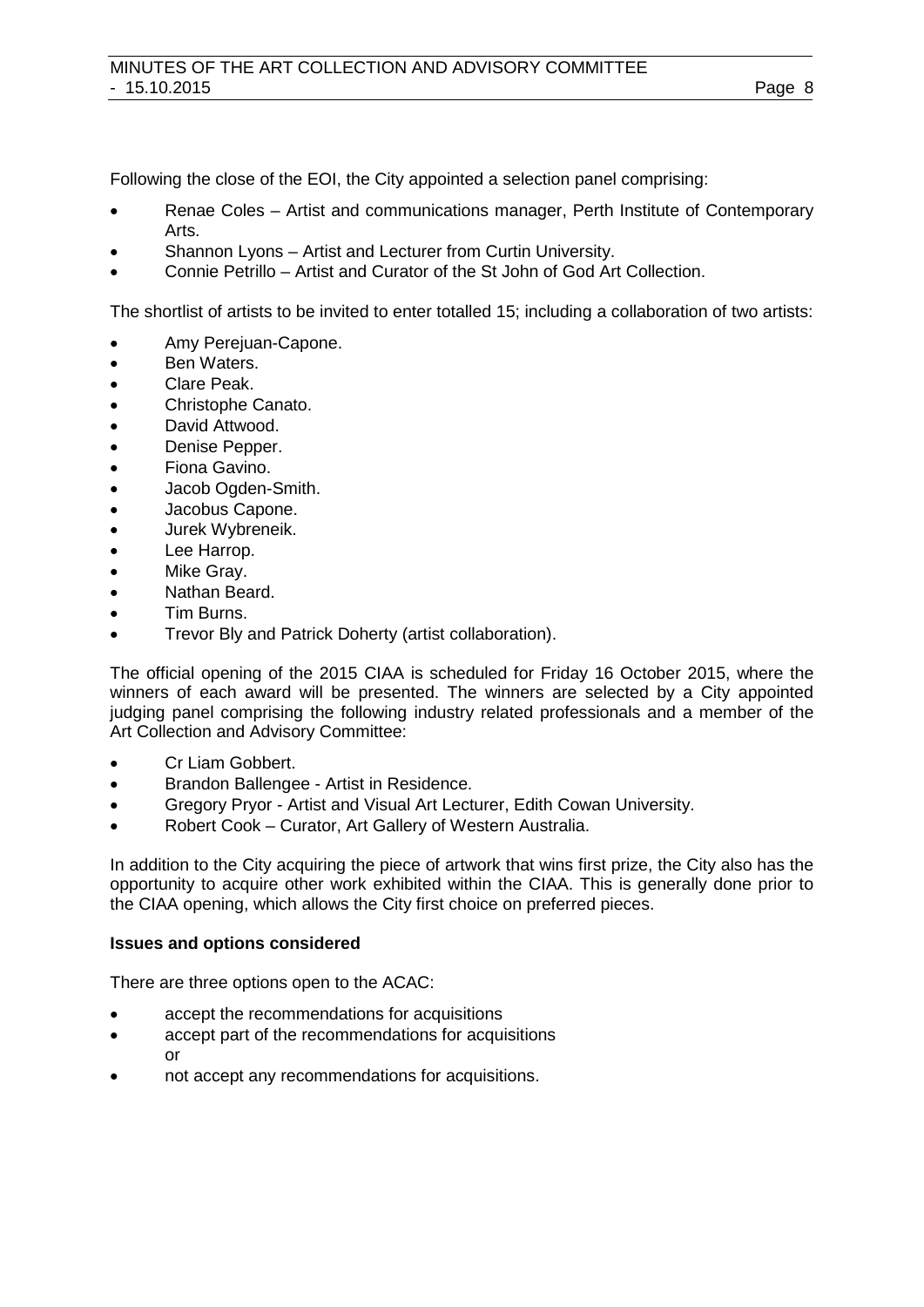#### **Legislation / Strategic Community Plan / policy implications**

| Legislation                     | The ACAC and the Chief Executive Officer have been granted<br>delegated authority to purchase artworks recommended up to<br>an amount of \$15,000 and within budget allocations. |
|---------------------------------|----------------------------------------------------------------------------------------------------------------------------------------------------------------------------------|
| <b>Strategic Community Plan</b> |                                                                                                                                                                                  |
| Key theme                       | Community Wellbeing.                                                                                                                                                             |
| <b>Objective</b>                | Cultural development.                                                                                                                                                            |
| <b>Strategic initiative</b>     | Invest in publicly accessible visual art that will present a<br>culturally enriched environment.                                                                                 |
| <b>Policy</b>                   | The City's Art and Memorabilia Collections Policy.                                                                                                                               |

#### **Risk management considerations**

The risks of adding artwork that is not aligned to the City's current art collection are as follows:

- The City's Art Collection is a specialised and curated collection. The integrity of the collection could be jeopardised by purchasing artworks on subjective criteria.
- The collection is building in value year on year and now represents a sizeable asset. Thus, the overall value of the collection is of concern and this will deteriorate if not directed correctly or if 'weak' works enter the collection.

## **Financial / budget implications**

#### Current financial year impact

The 2015-16 Budget has an amount of \$30,000 allocated, \$7,000 for the overall winner of the CIAA acquisition award, \$8,000 for the prize winner in the CIAA non-acquisitive prizes and a further \$15,000 for the City to acquire art throughout the financial year of which none has been spent.

| <b>Account No:</b>                       | C <sub>1020</sub>                                 |
|------------------------------------------|---------------------------------------------------|
| <b>Budget Item:</b>                      | <b>Community Invitation Art Award Acquisition</b> |
| <b>Budget Amount:</b>                    | \$7,000                                           |
| <b>Amount Spent to Date:</b>             | \$.                                               |
| <b>Proposed Cost:</b><br><b>Balance:</b> | \$7,000                                           |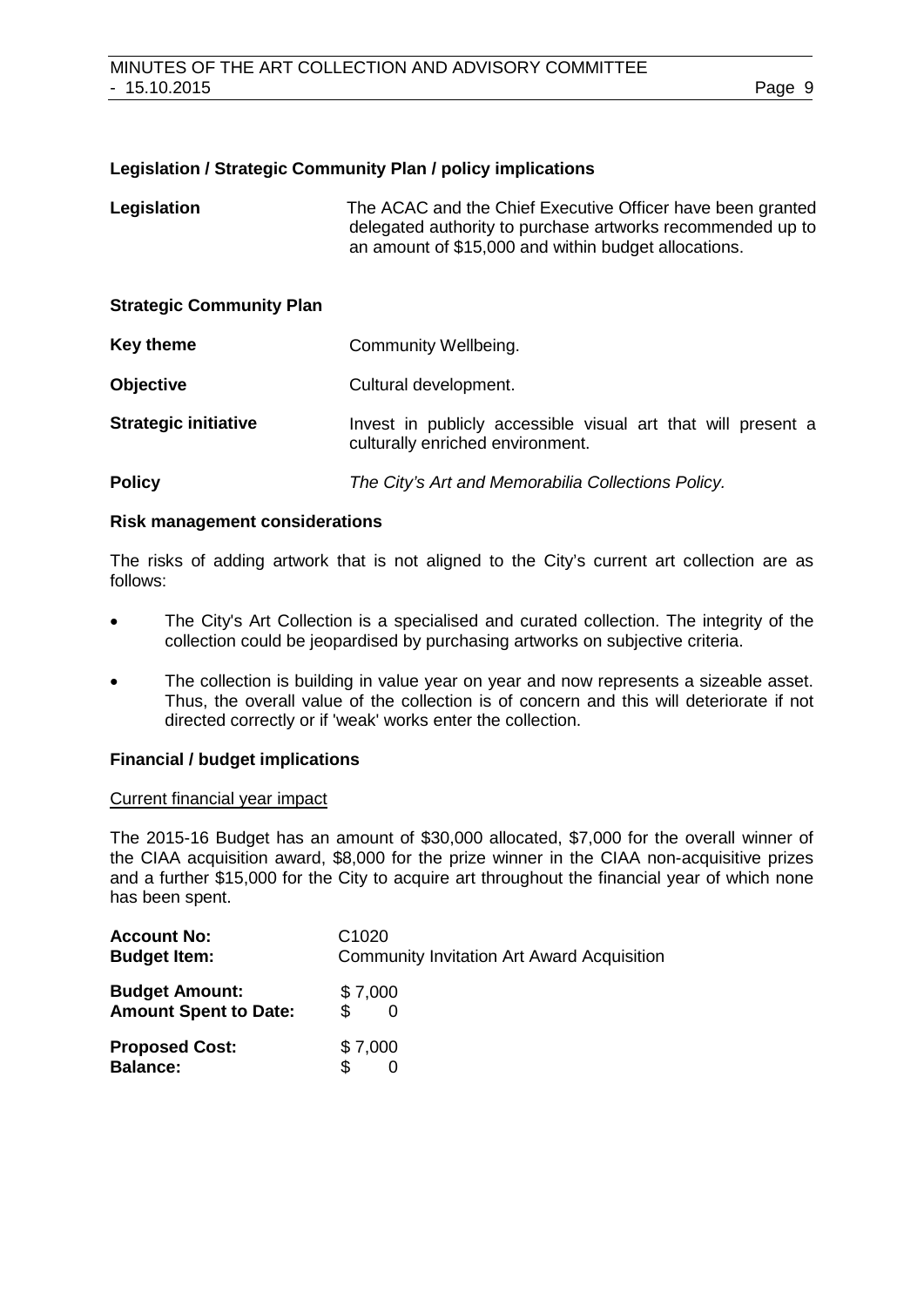| <b>Account No:</b>           | C <sub>10211</sub>      |
|------------------------------|-------------------------|
| <b>Budget Item:</b>          | <b>Art Acquisitions</b> |
| <b>Budget Amount:</b>        | \$15,000                |
| <b>Amount Spent to Date:</b> | \$1,740                 |
| <b>Proposed Cost:</b>        | TRD                     |
| <b>Balance:</b>              | \$13,260                |

All amounts quoted in this report are exclusive of GST.

#### **Regional significance**

The CIAA attracts entries from professional artists from across the state and is therefore considered to be a regional event hosted by the City. The on-going provision of an accessible and high-calibre art event is integral to the cultural development and vibrancy of the City of Joondalup and for the development of visual arts within the industry of local government.

#### **Sustainability implications**

The CIAA has positive social sustainability implications for the City. The event provides enhancement of the district and acts as a catalyst for public discussion about current social, economic and environmental issues. The CIAA physically enhances public places and the public realm by creating points of interest, animating spaces and providing beauty, character and colour to the City of Joondalup. It also enhances the relevance for the local community of the City's cultural position and increases the value of the City's cultural resources.

#### **Consultation**

Not applicable.

### **COMMENT**

A presentation will be made to the Committee recommending items of artwork for purchase as part of the City's 2015 CIAA.

### **VOTING REQUIREMENTS**

Simple Majority.

#### **OFFICER'S RECOMMENDATION**

That the Art Collection and Advisory Committee gives CONSIDERATION to acquiring the recommended pieces of artwork displayed as part of the City of Joondalup's 2015 Community Invitation Art Award.